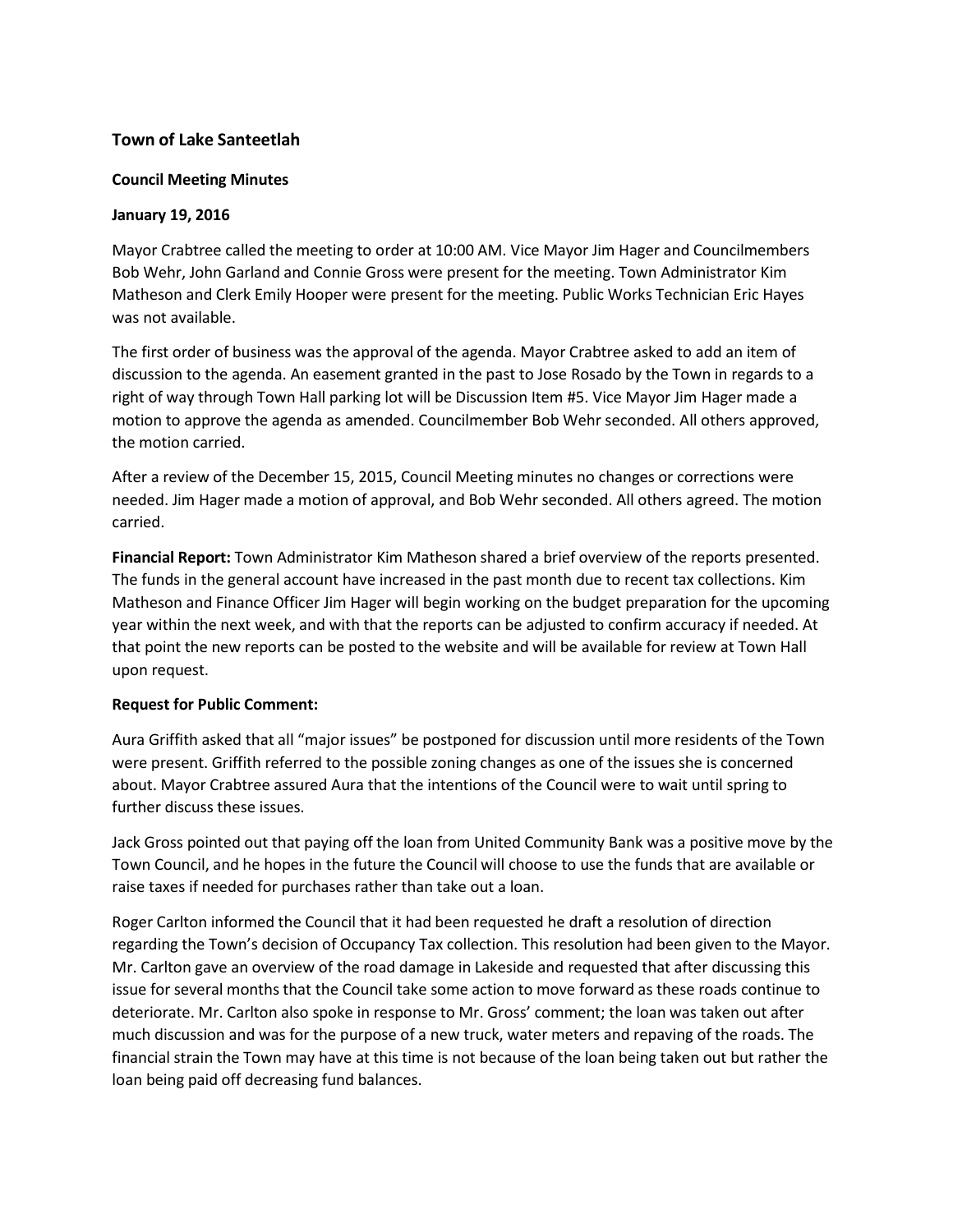Roger Schilf suggested that we possibly have a workshop or meeting with Ellen Davis to seek legal advice to assure that such important issues are handled properly. Mr. Schilf offered his assistance for the repairs needed at the Guard House. He feels there is some rot within the outer boards but definitely not a "lost cause." Mr. Schilf also prepared minutes for the sewer committee meeting held January 13, 2016 and will turn them into Town Hall to be distributed and kept for the record.

Councilmember Connie Gross stated that she wanted to make it clear for the record that the loan from UCB was taken illegally. The reason the Town may be in financial strain is due to other things that the money was used for.

## **Old Business**

**#1 Water Meter Bid Process/Specs for Installation:** The bids have been sent out and are due back to McGill by January 22, 2016. McGill will then return each bid to Town Hall by the February Planning Meeting. Further discussion of purchase will resume at that point. Mayor Crabtree, Jim Hager and John Garland recently traveled to Bryson City and was able to see their electronic meters. They spoke with the Technician and received positive feedback in regards to the new meters.

**#2 Road Repairs for Santeetlah Lakeside:** Councilmember John Garland reviewed a plan that was discussed in November's Council Meeting to prepare a letter for Jose Rosado requesting the turnover of the roads. There are many issues in regards to taking over the roads. There are sewer and water lines (owned by the Town) that could be affected. The Council agreed that a workshop is needed to clarify any legal aspects of this request. Town Administrator Kim Matheson was instructed to contact Attorney, Ellen Davis and request her presence at the upcoming Council Meeting in order to move forward with some action as soon as possible. Councilmember Connie Gross made a motion that February 16, 2016 there be a Closed Session Meeting with the attorney regarding Lakeside roads and all aspects involved. After the Closed Session a workshop will be held to further discuss and move forward. Councilmember Bob Wehr amended the proposed motion by tabling all issues with Lakeside until the appropriate professionals have been heard from. Councilmember John Garland seconded. All others agreed. The motion carried.

## **New Business**

**#1 Recommendation for Collection of Occupancy Tax:** A motion was proposed to proceed however Councilmember Connie Gross spoke with County Finance Director, Becky Garland and she is unsure if the Council's decision to work in combination with the County to collect the tax will be accepted. Mrs. Gross feels that we should seek legal advice for this decision before making any presentations to the Graham County Board of Commissioners asking for the assistance in the collection of Occupancy Tax. Councilmember Bob Wehr suggested that we speak with the attorney about this issue to clarify all legal standards are being met. No further action will be taken on this matter until legal advice is sought.

**#2 Tree Removal/Santeetlah Point:** A bid was submitted by Clean Cut Tree Service for the removal of two trees that have damaged the road on Santeetlah Point and will continue to do so until removed. Vice Mayor Jim Hager spoke with resident Scott Mitchell of Santeetlah Point and asked that he contact Duke Energy to inform them of the danger trees in the way of power lines to see if it may be their responsibility to remove the trees rather than the Town's. There are several areas in need of repair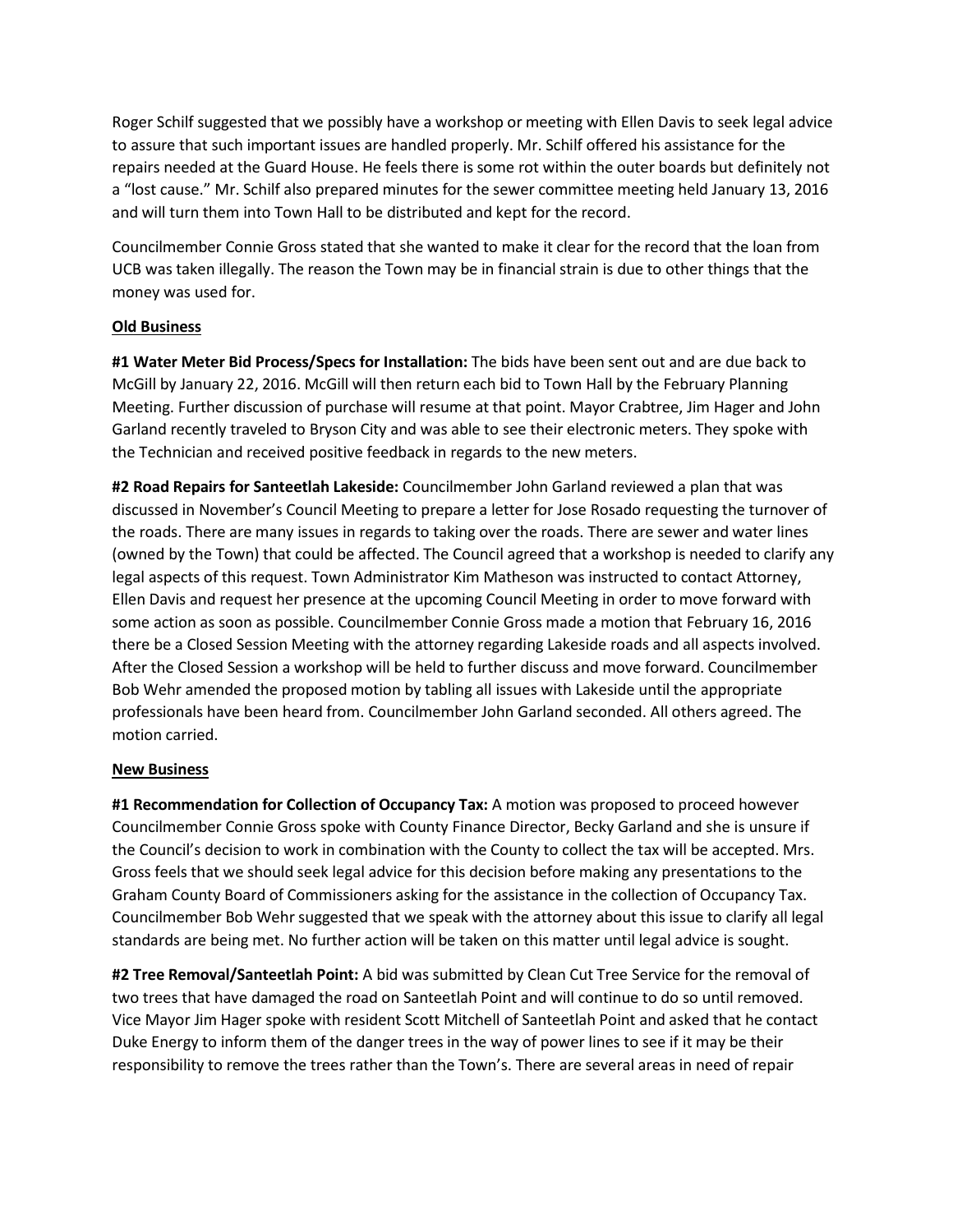throughout the Town. A list has been devised and will be prioritized as to which is most important. This item will be added to that list if there is no response from Duke Energy.

**#3 Approval of Building Application for 741 Black Bear Trail:** The building application submitted by Mr. Hornsby (attached to these minutes) only includes the interior renovations being done at his residence. There is now an addition being done on the outside in which no application has been turned in. Town Administrator Kim Matheson will contact Mr. Hornsby and request that he comply with the rules and submit a new application in order for the Council to ensure that there is no encroachment to neighboring property. Councilmember John Garland made a motion that Mr. Hornsby resubmit the application showing the outdoor renovations. Vice Mayor Jim Hager seconded. All others approved, the motion carried.

**#4 Proposal to Graham County Building Inspector:** Kim Matheson spoke with County Manager, Mike Edwards and ask if it may be possible for the Town to work with the County so that the building inspector for Graham County could enforce stop work orders on this project and others if Town rules were not followed. Mr. Edwards explained that Building Inspector, David Hyatt could not enforce codes presented by Lake Santeetlah unless permitted by the Graham County Board of Commissioners. A representative from the Council will attend the meeting February 16, 2016 at 5:00pm to request this service from Mr. Hyatt.

## **Discussion Items**

**#1 Audio Equipment for Town Hall:** After a visit to Robbinsville High School to see the equipment used by teachers and a quote from Best Buy it has been determined that a projector and screen will be sufficient for the needs of Town Hall meetings. Vice Mayor Jim Hager provided a brief explanation of the specific equipment needed in order to display the information effectively. A location for the screen was discussed. The next step is to further research the projector and screen size needed for display. Jim Hager and Bob Wehr will work together to get the equipment ordered. Councilmember Connie Gross made a motion to purchase the projector and screen after adequate research with a budget of \$1000. John Garland seconded. All others agreed. The motion carried.

**#2 Report of Past Due Water Collection:** The total past due collected at this point is \$10,554.91. Three names remain on the list of which there has been no contact or effort made in regards to payment. Mayor Crabtree provided an email address for Neil Gatewood so he may be contacted. No information of Terry Ferguson was available. David Dickert was present for the meeting and asked for a payment plan. We will continue to attempt contact with the remaining individuals and report in February. No additional meters will be locked at this time.

**#3 Plans for Guard House:** Resident Roger Schilf shared his recommendations for the Guard House during Public Comment. After discussion, it was determined that there would be enough volunteers (on a warm day) to work together to fix the areas in need of repair. There are some materials that could be used in the basement. A date will be discussed in the coming months.

**#4 Update Regarding Official Town Map:** This item will be included in the discussion with Attorney, Ellen Davis as there is a need for legal advice regarding this matter.

**#5 Easement given Through Town Hall Parking Lot:** This item will be included in the discussion with Attorney, Ellen Davis as well. There is a need for legal advice regarding this matter.